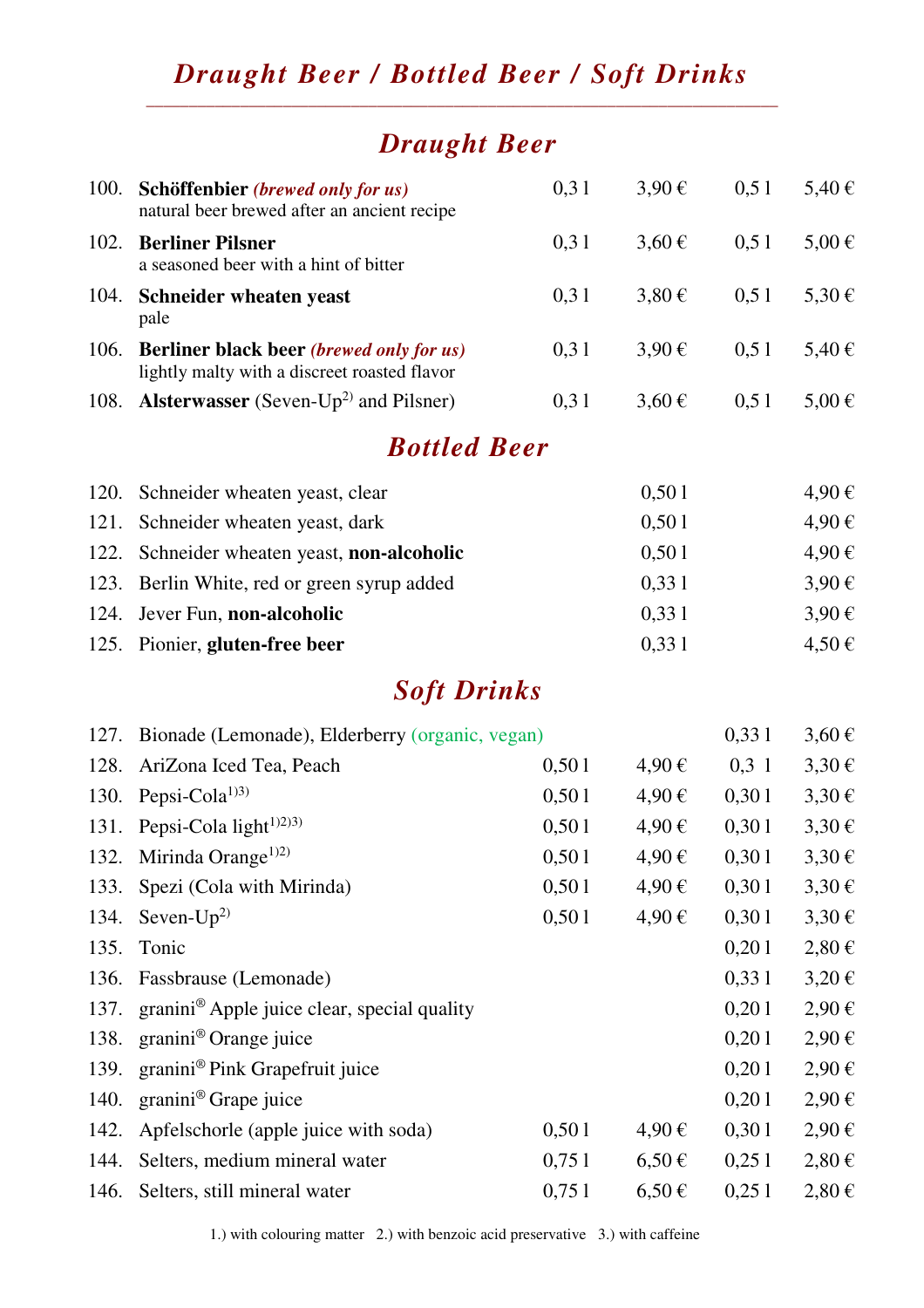### *"Berlin Wine"*  \_\_\_\_\_\_\_\_\_\_\_\_\_\_\_\_\_\_\_\_\_\_\_\_\_\_\_\_\_\_\_\_\_\_\_\_\_\_\_\_\_\_\_\_\_\_\_\_\_\_\_\_\_\_\_\_\_\_\_\_



# Berlin wine rarities

Wine has been produced before the gates of Berlin **for over 800 years**.

This occurred above all under the protection of the Margrave of Brandenburg's rulers and bishops. From the 15th Century, wine production received a significant boost from the House of Hohenzollern's princeelectors originating from Franconia. In this context, many papal elector vineyards emerged, and from that point on, *märkisch* wine became firmly established on table of every papal elector.

Our wines are among the northern-most quality wines in Germany, growing on pure sandy soils on the **Wachtelberg,** and are produced and bottled in own cellars of the wine estate of Dr. Lindicke in **Werder near Berlin**.

These wines excel in their fine, pleasant acidity, as well as their fresh, fruity aromas.

*We receive only a few bottles per year of these rarities. So don't be upset if a certain type of wine is sold out.*

### *White Wines from Wachtelberg*

|      |                |                                                                                              | 0,21       | 0,751          |
|------|----------------|----------------------------------------------------------------------------------------------|------------|----------------|
|      | 325. Germany   | Werderaner Wachtelberg, dry<br>exciting, fresh and aromatic wine                             | $7,80 \in$ | 29,80€         |
|      | 326. Germany   | Müller Thurgau, medium-dry<br>accentuated fruity taste with a very elegant acidity structure | $7.50 \in$ | 28,50€         |
|      |                | <b>Red Wines from Wachtelberg</b>                                                            |            |                |
|      |                |                                                                                              | 0,21       | 0,751          |
|      | 327. Germany   | <b>Regent, matured in oak barrels, dry</b><br>mild and mellow, taste of dark fruits          | $7,90 \in$ | $32,50 \in$    |
| 328. | <b>Germany</b> | Dornfelder, dry<br>very delightful cherry bouquet                                            | $6,80 \in$ | $27,90 \in$    |
|      |                | Rosé Wines from Wachtelberg                                                                  |            |                |
|      |                |                                                                                              | 0,21       | 0,751          |
| 329. | <b>Germany</b> | <b>Regent Rosé, dry</b>                                                                      |            | 7,20 € 26,80 € |

| 331. Germany | <b>Regent Rosé, medium-dry</b><br>a slight sweetness, markedly fruity | 7,20 € 26,80 € |
|--------------|-----------------------------------------------------------------------|----------------|

dry, fresh and fruity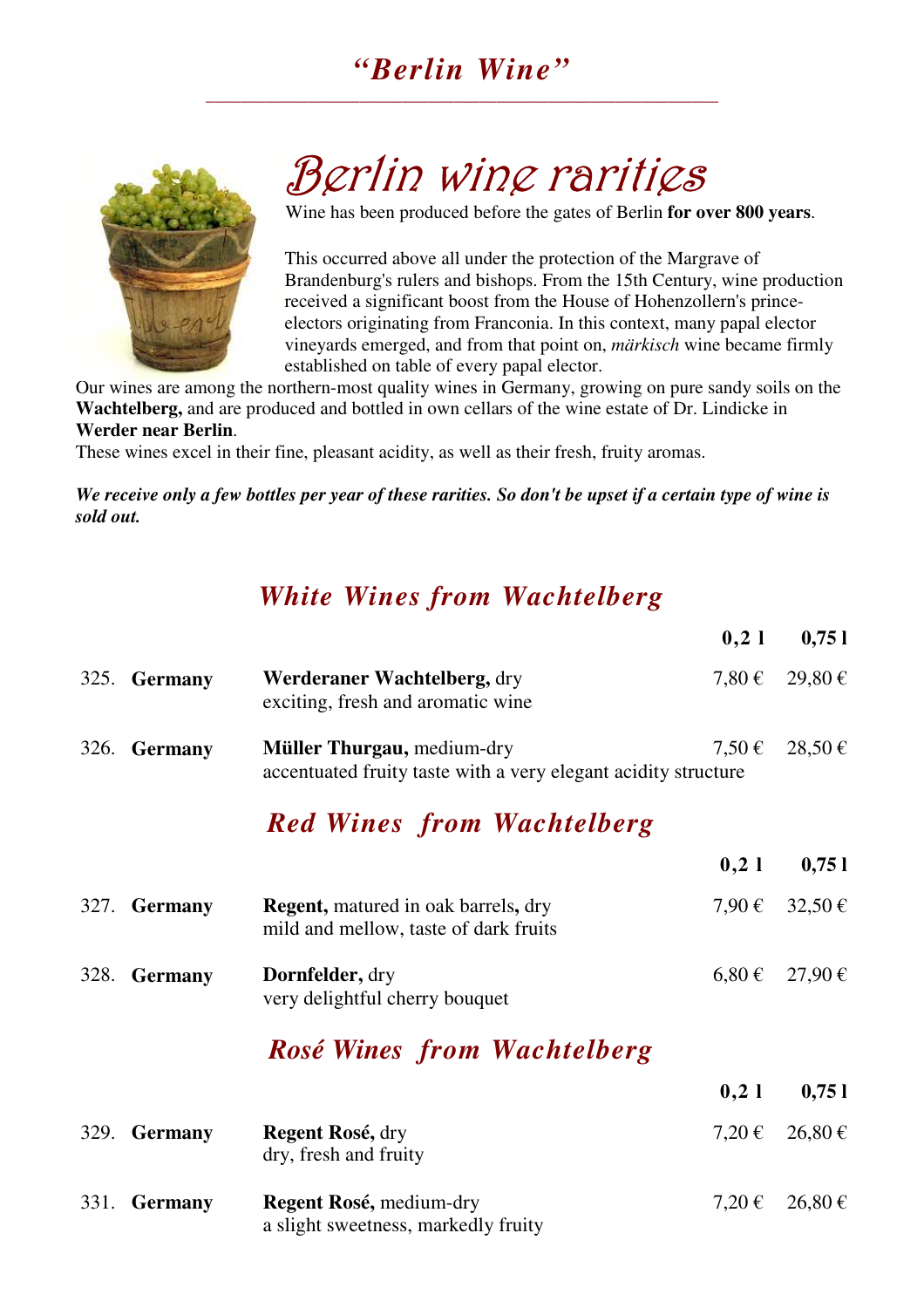### *Wines*  \_\_\_\_\_\_\_\_\_\_\_\_\_\_\_\_\_\_\_\_\_\_\_\_\_\_\_\_\_\_\_\_\_\_\_\_\_\_\_\_\_\_\_\_\_\_\_\_\_\_\_\_\_\_\_\_\_\_\_\_\_

# *White Wines*

|      |                                                                                                                                       | 0,201      | 0,751  |
|------|---------------------------------------------------------------------------------------------------------------------------------------|------------|--------|
|      | 202. France, Chardonnay<br>dry, with an exotic and fresh fragrance                                                                    | 5,90€      |        |
| 205. | Germany, Bischoffinger Greyish Burgundy<br>dry, from sunny Kaiserstuhl, full-bodied                                                   | $6,90 \in$ | 25,90€ |
|      | 206. Germany, Rheingau Riesling, Martinsthaler Langenberg<br>dry and light, flowery                                                   | $7,10 \in$ | 26,50€ |
|      | <b>Red Wines</b>                                                                                                                      |            |        |
| 212. | <b>Germany, Nahe, Dornfelder</b><br>dry, quality wine                                                                                 | 5,90€      |        |
|      | 214. Germany, Pfalz, Pinot Meunier<br>medium-dry, a Q.b.A. from the vineyards of Pfalz                                                | $6,50 \in$ | 23,90€ |
| 216. | Spain, Rioja<br>dry, a velvety and convincing tone                                                                                    | $6,90 \in$ | 25,50€ |
|      | The fine drop                                                                                                                         |            |        |
|      | 320. France, Pomerol AOC, Chateau Lafleur Gazin<br>dry, magical and tempting bouquet, a rich and very<br>elegant wine for the epicure |            | 64,50€ |
|      | <b>Wine-Containing Beverages</b>                                                                                                      |            |        |
| 220. | <b>Spritzer, Chardonnay white wine with table water</b>                                                                               | 4,90€      |        |
| 221. | Spritzer, Dornfelder red wine with table water                                                                                        | 4,90€      |        |
|      | <b>Sparkling Wines, Champagne, Prosecco</b>                                                                                           |            |        |
| 181. | Piccolo, Germany, Riesling-Herrenklasse<br>dry, elegant, fruity                                                                       | $9,00 \in$ |        |
| 182. | House brand, Germany, Chardonnay Vintage, dry                                                                                         |            | 28,50€ |
| 185. | Valdobbiadene, Italien, DOCG MARCA ORO                                                                                                |            | 29,50€ |
| 184. | <b>Veuve Clicquot, France, brut,</b><br>round bodied, elegant with fine bouquet                                                       |            | 89,00€ |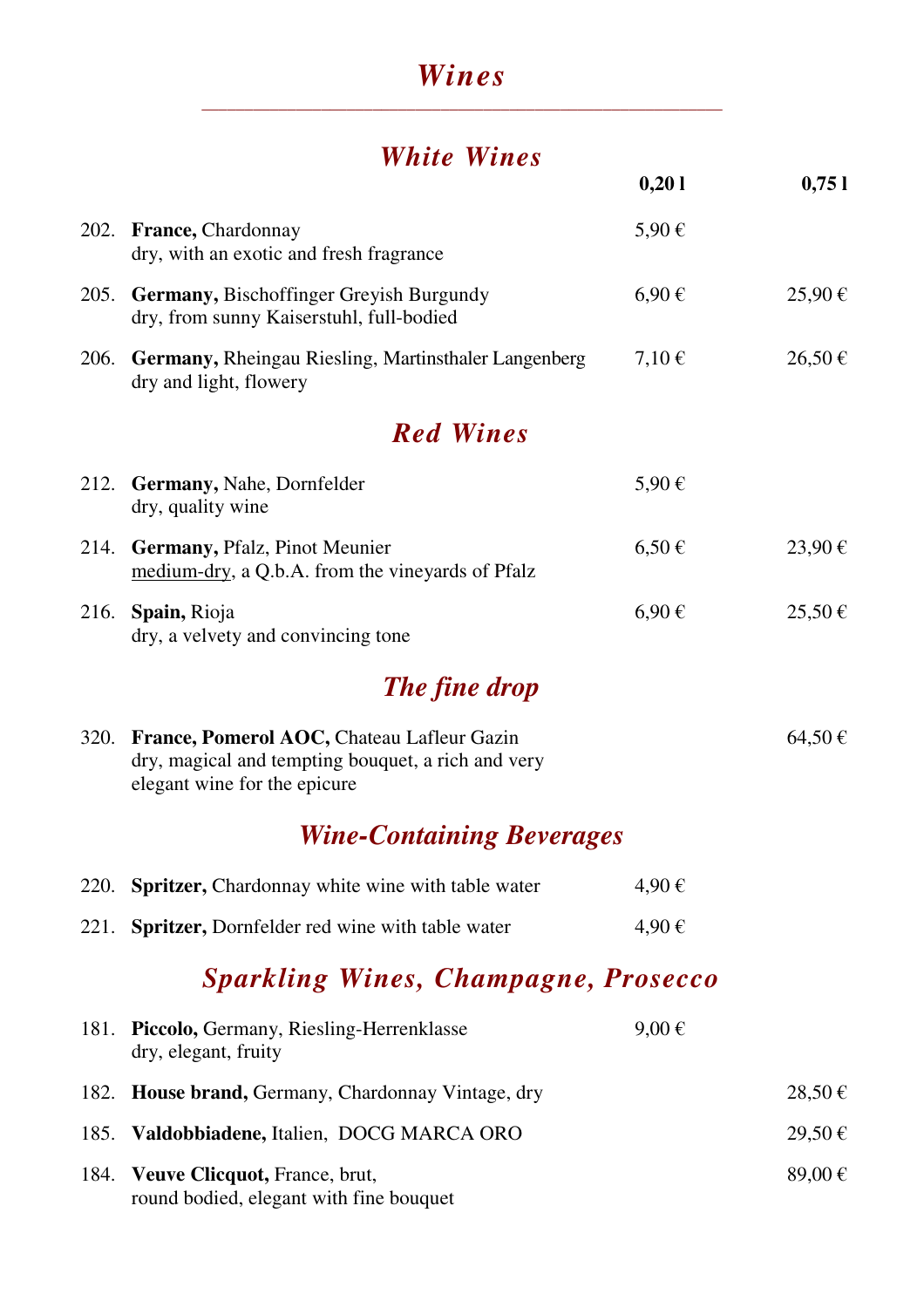### *Genuine Berlin Spirit / Spirits*  \_\_\_\_\_\_\_\_\_\_\_\_\_\_\_\_\_\_\_\_\_\_\_\_\_\_\_\_\_\_\_\_\_\_\_\_\_\_\_\_\_\_\_\_\_\_\_\_\_\_\_\_\_\_\_\_\_\_\_\_\_

# *Genuine Berlin Spirit*

|      |                                                                                                                                     | $2$ cl     |
|------|-------------------------------------------------------------------------------------------------------------------------------------|------------|
|      | 150. "Berliner Luft" to drink, a veritable peppermint extravaganza                                                                  | $3,00 \in$ |
| 151. | <b>Original Berliner Kümmel</b>                                                                                                     | $3,00 \in$ |
|      | 152. Schilkin Wodka From Sergej Schilkin's original recipe,<br>the man who distilled for the Czar and moved to Berlin in 1936.      | $3,00 \in$ |
|      | 153. <b>Timm's Saurer</b> Vodka with lemon, very refreshing (East Berlin cult drink)                                                | $3,00 \in$ |
| 154. | <b>Original Berliner Korn</b> from wheat with a mild character                                                                      | $3,00 \in$ |
|      | 155. Berliner Kräuter (our house brand)<br>A speciality from different herbs.<br>Tastes good, many say - Does good, everybody says! | $3,50 \in$ |
|      | <i>Spirits</i>                                                                                                                      |            |
|      | 158. Johnnie Walker Red Label                                                                                                       | $2$ cl     |

| 160. Linie Aquavit                       |             | $3,50 \in$          |
|------------------------------------------|-------------|---------------------|
| 162. Jägermeister                        | Mini-bottle | 3,50€               |
| 164. <b>Obstwässerle</b> (fruit flavour) |             | $3.50 \,\mathrm{E}$ |
| 165. Williamsbirne (pear flavour)        |             | $3,50 \in$          |
| 166. Calvados (apple flavour)            |             | $3,50 \in$          |
| 167. Baileys Original Irish Cream        |             | $3,50 \in$          |

| Spirits in a class of their own | 2 cl       |
|---------------------------------|------------|
| <b>Courvoisier XO Imperial</b>  | $8,80 \in$ |



| Ron Zacapa XO Solera Grand Reserve Guatemala |  |  | $8,20 \in$ |
|----------------------------------------------|--|--|------------|
|                                              |  |  |            |

The smoothest harmony of chocolate and caramel, an excellent digestive.

| <b>Glenmorangie Extremely Rare 18 - Single Malt Whisky</b> | $7,50 \in$ |
|------------------------------------------------------------|------------|
| Best Scotch Whisky 2010 (IWCS).                            |            |

### **"Prussian Whisky" from Brandenburg**

Prussian Whisky, a single malt flavor that brilliantly reflects the character and region of where it was crafted: peaty, powerful, independent and untamed. 7,90 €

H

 $\overline{\mathbf{x}}$ 

#### **Grappa Of Amarone Barrique**

Highest quality, cask matured, intense on the nose, impressive in taste.

 $6,50 \in$